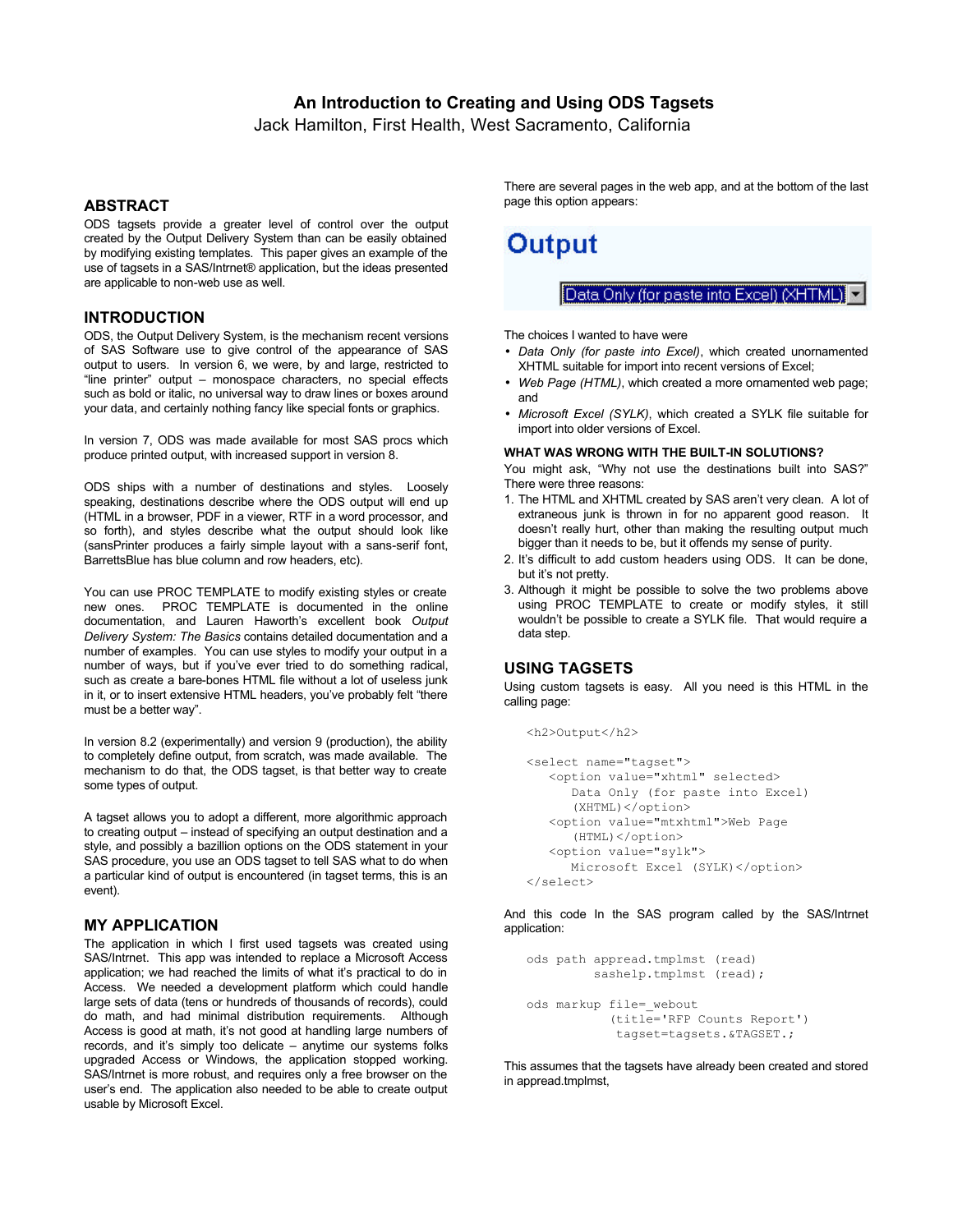# **CREATING A TAGSET**

There are at least two ways to create a tagset. You can modify an existing tagset, or you can start from scratch. I created the xhtml and mtxhtml tagsets by modifying existing tagsets. After I had finished, I knew enough about tagsets to create the sylk tagset from scratch (with help from some tools provided by SAS).

#### **GETTING STARTED**

The first step is to create a sample data set, and SAS code which will exercise all the features you want to include. In my application, I already had the data, and had decided that PROC REPORT was the only reporting procedure needed. Here's a small program which produces a sample report:

```
data results;
    infile cards;
    informat zip3 $3.;
    input zip3 c_iwc c_gs;
cards;
403 123 456
958 7 89
;;;;
proc report data=results nocenter nowindows;
    column zip3 c_iwc c_gs;
    define zip3 / order 'ZIP3' ;
    define c_iwc 
      / display left format=comma10.0 ;
    define c_gs 
       / display left format=comma10.0 ;
run;
```
## **MODIFYING AN EXISTING TAGSET**

The easiest way to create a new tagset is to copy an existing tagset and make needed changes. To get a list of existing tagsets, use the following code:

```
proc template;
    list tagsets;
run;
```
#### Part of the listing will look like this:

```
Listing of: SASHELP.TMPLMST
Path Filter is: Tagsets
Sort by: PATH/ASCENDING
Obs Path Type
1 Tagsets Dir<br>2 Tagsets.Chtml Tags
      Tagsets.Chtml Tagset
8 Tagsets.Event map Tagset
9 Tagsets.Graph Tagset<br>10 Tagsets.Htmlcss Tagset
      Tagsets.Htmlcss Tagset
```
13 Tagsets.Phtml Tagset

PHTML sounds like it might do the job (because I know from the ODS documentation that PHTML produces what SAS thinks is "minimal" HTML), and I can run a small job to see what it produces:

```
ods markup tagset=tagsets.phtml
     body='c:\temp3\phtml.txt';
/* Same PROC REPORT code as above. */
ods markup close;
```
The output file (part of it  $-$  the whole thing is too large to include) looks like this (with some blanks removed):

```
<!-- Generated by SAS Software -->
   <!-- Http://www.sas.com -->
   <head>
   <style>
   < 1 - -#l {text-align: left }
   #c {text-align: center }
   #r {text-align: right }
   #d {text-align: "." }
   #lb {text-align:left; vertical-align:bottom}
   #cb {text-align:center;vertical-align:bottom}
[…]
   <table border="1" cellspacing="1" 
   cellpadding="7" rules="GROUPS" frame="BOX">
   <colgroup>
   \langlecol\rangle<col>\simcol\geq</colgroup>
   <thead>
   \langle \text{tr} \rangle<td id="c">ZIP3</td>
   <td id="c">c_iwc</td>
   <td id="c">c_gs</td>
   \langle/tr>
   </thead>
   <tbody>
   <tr>
   <td>403</td>
   <td> 123</td> <td> 456</td>
               456</td>
   \langle/tr>
   <tr>
```

```
\left[\ldots\right]
```
A casual examination reveals that this file includes a lot of stuff that isn't needed (the complete file is 90 lines long).

To look at the source code for the phtml tagset, run this code:

```
proc template;
    source tagsets.phtml;
run;
```
You'll get 700 lines of output, some of which looks like this:

```
define event top_file;
   start:
     put HTMLDOCTYPE NL NL NL;
      put "<html>" NL;
      put 
     "<!-- Generated by SAS Software -->" NL;
     put "<!-- Http://www.sas.com -->" NL;
    finish:
      put "</html>" NL;
end;
```
Many of those 700 lines can be eliminated from your custom tagset, but at this point you have to know a bit more about how tagsets work.

### **EVENTS**

The most important concept in tagsets is the *event*. An event is what happens when ODS tries to write out a particular kind of data. There are dozens of different events which your tagset definition *might* have to handle, but probably fewer than a dozen which you will *actually* care about. The rest can just be ignored. Many events won't occur at all for a given document.

 $<$ h $+$ ml $>$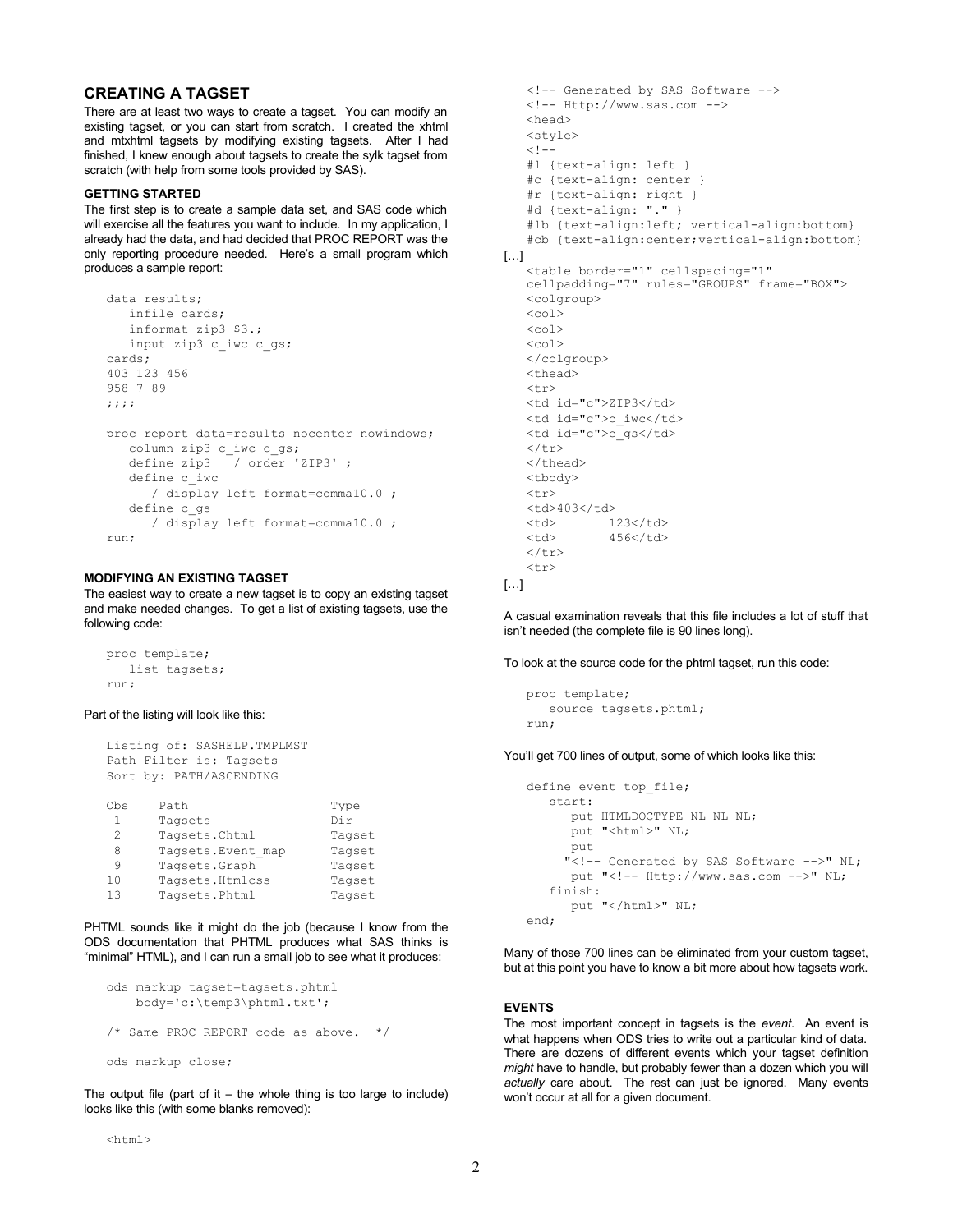The event whose code is shown above, top file, is one of the important ones. It occurs once, at the beginning of processing. The other most important events are doc\_body, table, row, and data.

## **STATEMENTS**

Statements are associated with events, and tell ODS what to do when an event is encountered. The most important statements for simple tagsets are put, putl, and putq, which write to the ODS output file. The ndent and xdent statements are used to control indentation in the output (not strictly necessary with HTML, but an aid to reading). An event can have a statement condition, which controls whether the statement will be executed; it's similar in purpose to an IF statement.

#### **VARIABLES**

Variables are symbolic references to values. In simple tagsets, variables will have been set by the ODS supervisor. There are dozens of variables which might be set automatically; they're listed in the tagset documentation (it is also possible to set variables dynamically, but I don't completely understand how to do this). This example uses a variable with a statement condition:

```
define event top title;
   put "<title>";
    put "SAS Output Frame" 
     / if !exist( value );
    put VALUE;
   put "</title>" NL;
end;
```
The top\_title event is called when ODS wants to write out the title for a document. In this example, it will place the title text inside an HTML title element. If the title hasn't been explicitly (using the TITLE= option on the ODS statement), a default value will be provided.

## **CREATING YOUR TAGSET**

To create your new tagset, just copy the source for an existing tagset and delete what you think you don't want. After each change, make sure to run your sample job. It's easy at first to delete something you really need. After some experimentation, you'll get a feel for how tagset definitions work.

### **THE XHTML TAGSET**

Here's the complete code for custom XHTML tagset. It was created using the iterative approach described above (I did add some additional ndent and xdent statements, and I further simplified some of the code):

```
ods path appwrite.tmplmst (update)
          sashelp.tmplmst (read);
run;
proc template; 
    define tagset tagsets.xhtml; 
      indent = 3; output_type = 'xml';
      split = ' <br / >';
      map = ' \ll \& '';mapsub = \frac{1}{k} \tilde{l}:/\delta qt;/\delta amp;/\delta quot;/';
      define event doc meta;
       end;
      define event doc title;
          put '<title>'; 
          put VALUE;
          put '</title>' nl;
       end;
```

```
define event doc head;
    start:
       put '<head>' nl;
       ndent;
    finish:
      xdent;
       put '</head>' nl;
 end;
define event doc body;
   start:
      put '<br/>body>' nl;
    finish:
       put '</body>' nl;
 end;
 define event table;
    start:
       put '<table border="1">' nl;
       ndent;
    finish:
       xdent;
      put '</table>' nl;
 end;
 define event row;
    start:
       put '<tr>' nl;
       ndent;
    finish:
       xdent;
      put '</tr>' nl;
 end;
define event table head;
    start:
       put '<thead>' nl;
       ndent;
    finish:
       xdent;
      put '</thead>' nl;
 end;
define event table body;
    start:
      put '<tbody>' nl;
       ndent;
    finish:
       xdent;
       put '</tbody>' nl;
 end;
define event table foot;
    start:
       put '<tfoot>' nl;
       ndent;
    finish:
       xdent;
      put '</tfoot>' nl;
 end;
 define event data;
   start:
       put "<th>" 
         / if cmp(section, "head");
       put "<td>" 
         / if !cmp(section, "head");
       put VALUE;
    finish:
      put "</th>" nl
         / if cmp(section, "head");
```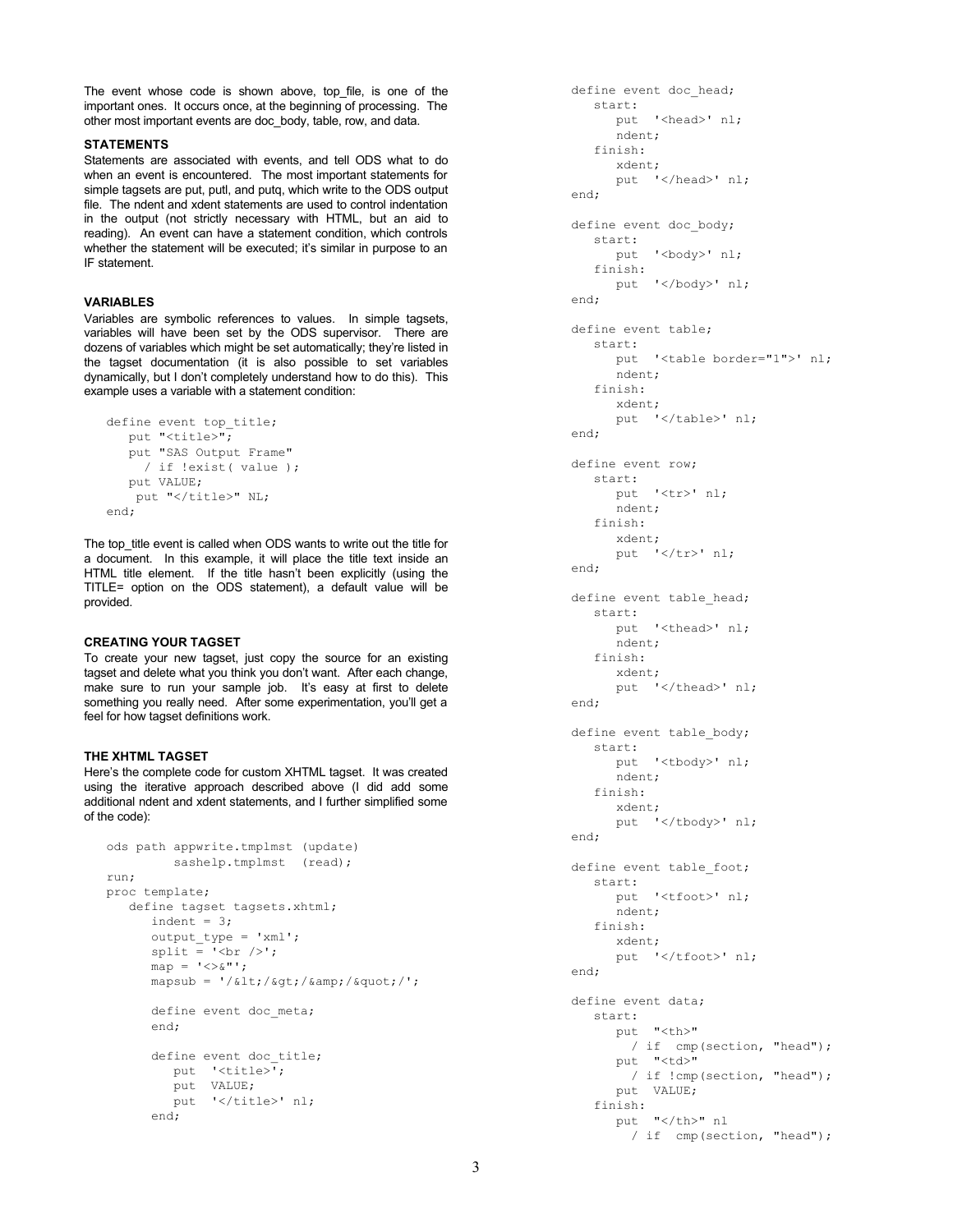```
put "</td>" nl
         / if !cmp(section, "head");
 end;
```

```
 end;
```
run;

Here's the complete output resulting from using this tagset to display our sample data:

```
<head>
   <title></title>
</head>
<body>
<table border="1">
    <thead>
       <tr>
          <th>ZIP3</th>
          <th>c_iwc</th>
          <th>c_gs</th>
      \langle/tr>
   </thead>
    <tbody>
      <tr>
         <td>403</td>
         <td> 123</td>
         <td> 456</td>
      \langle/tr>
      <tr>
         <td>958</td><br><td> 7</td>
         <td><td> 89</td>
      \langle/tr>
    </tbody>
</table>
</body>
```
As you can see, this output is both easier to read and a third the size of the output created by the tagset supplied by SAS.

#### **ADDING MORE CUSTOMIZATION**

After you've gotten your first tagset working, you can add more custom features. I wanted an XHTML document header, an external CSS specification, and an external JavaScript file. I also wanted empty cells to contain an tag (so a cell border would be drawn), and I wanted all titles to contain a particular text string. I changed the top part of the definition above to be this:

```
proc template;
    define tagset tagsets.mtxhtml;
       indent = 3;
       output_type = 'xml';
      split = '<br> />';
       map = '<>&"';
      mapsub = ' / < 1t;/\sqrt{gt};/\frac{km}{r}/\frac{quot}{r}/';
      define event cell is empty;
         put \text{snrstr}('kmbsp;"); end;
       define event doc;
          start:
             put '<?xml version="1.0"
encoding="UTF-8"?>' nl;
              put '<!DOCTYPE html PUBLIC "-
//W3C//DTD XHTML 1.0 Transitional//EN"' 
the contract of the contract of the
"http://www.w3.org/TR/xhtml1/DTD/xhtml1-
transitional.dtd">' nl;
             put '<html 
xmlns="http://www.w3.org/1999/xhtml">' nl;
```

```
 ndent;
          finish:
             xdent;
             put '</html>' nl;
       end;
      define event doc meta;
          put '<meta http-equiv="pragma" 
content="no-cache">' nl;
         put '<style type="text/css">' nl
              ' @import 
"http://inside.firsthealth.com/providernetwor
ks/prod/metrics/mtstyle-offset.css";' nl
               ' thead {font-weight: bold;}' 
nl
               '</style>' nl;
          put '<script language="JavaScript" 
type="text/javascript"' nl
the control of the control of
src="http://inside.firsthealth.com/providerne
tworks/prod/metrics/metrics.js"></script>' 
nl;
       end;
       define event doc_title;
          put '<title>Metrics -'; 
         put VALUE;
          put ' [Metrics - First Health]';
         put '</title>' nl;
       end;
       define event doc_body;
          start:
            put '<br/>body>' nl;
             put '<h1><script 
language="JavaScript" 
type="text/javascript">'
                  'mt_header("';
            put TITLE;<br>put '"); </
                  '");</script></h1>' nl;
           finish:
             put '</body>' nl;
       end;
       define event table;
          start:
             put '<table border="1">' nl;
             ndent;
           finish:
             xdent;
            put '</table>' nl;
```
# **NON-MARKUP TAGSETS**

end;

Most output created using tagsets will be *markup*; a markup document contains data and information about the data, but not detailed instructions on how the data are to be displayed. HTML and XHTML, for example, may specify that a particular number is a cell in a table, and that the table has descriptive headers, and that the containing document has a title, but it's left up to the browser to figure out the details of how to display the cell, the table, and the document.

Tagsets can also be used to create non-markup documents. An example is CSV, which contains only data (and possibly column names), but no indication of what the columns might mean.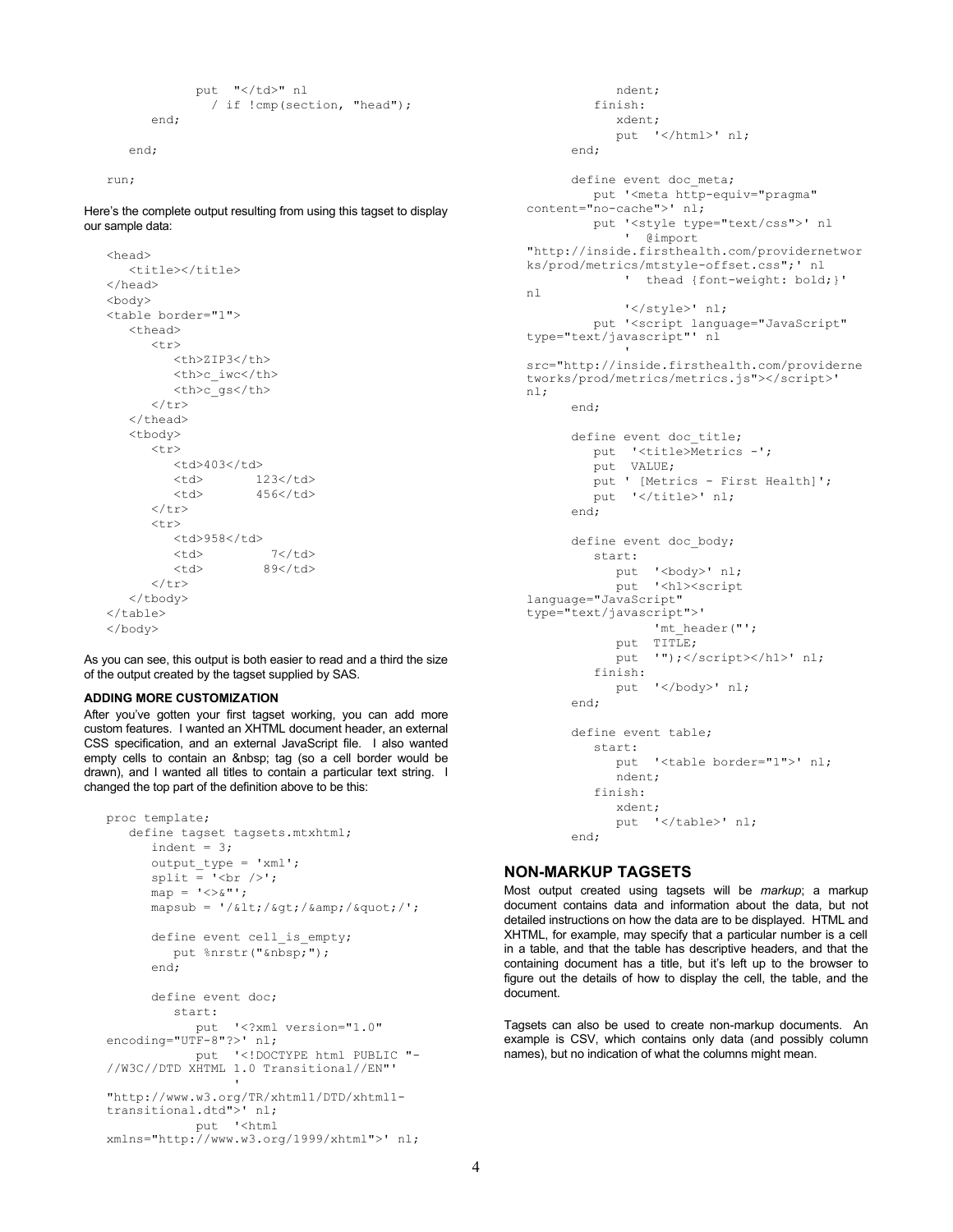Another non-markup format, SYLK (for SYmbolic LinK), was created years ago as a way to transfer data between PC applications. Most spreadsheet programs since then have been able to read and write SYLK – even Microsoft Excel can do it, even though the SYLK specification is older than Excel and wasn't written at Microsoft.

Because SYLK is entirely text (no unprintable characters) and doesn't contain cryptic internal pointers, it's easy to write with a SAS program. I wanted to be able to import the results from my application into an Excel workbook with a minimum of effort. Recent versions of Excel can read HTML, but there was no guarantee that all users of my application would have a recent version. SAS doesn't provide a way to write an Excel workbook except on Windows, and the application runs under Unix. CSV files are straightforward, but a bit too bare-bones for my taste. I decided that writing a tagset to create SYLK would be the best compromise solution.

In this case, I had to start from scratch, as none of the existing tagsets created anything like SYLK.

#### Here's the tagset I ended up with:

```
proc template;
    define tagset tagsets.sylk;
      indent = 0;map='"';
       mapsub='/""/';
       define event doc;
          start:
             put 'Content-type: 
application/vnd.ms-excel' nl;
             put 'Content-disposition: 
attachment;filename=rfpcount.sylk' nl nl;
              /* put 'Content-disposition: 
attachment;inline' nl nl; */
             put 'ID;PSAS8' nl;
             put 'P;F' nl;
            .<br>put 'P;F;SB' nl;
          finish:
             put 'E' nl;
       end;
       define event colspecs;
          start:
             put 'F;W1 ' colcount ' 20' nl;
       end;
       define event data;
          start:
             /* Header section (column headers 
are bold) */
             put 'F;SDM1;Y' row ';X' colstart 
nl / cmp(section, "head");
             /* Always */
             put 'C;Y' row ';X' colstart;
             put ';K"';
             put value;
          finish:
             put '"';
             put nl;
       end;
    end;
run;
```
# **COMING UP**

Tagsets are experimental in SAS 8.2, and neither the syntax nor the implementation is quite as consistent as you might like. I found that the putl command didn't always work correctly. The events created by PROC REPORT weren't the same as those created by PROC PRINT for similar data. The system wasn't able to detect whether output was being written to a web page instead of a file (a useful capability which became available to templates in 8.0 or 8.1). There were other minor inconsistencies. Depending on what you want to do, it might be necessary to create several slightly different tagsets, perhaps one for each different output procedure or level of summarization

I expect these problems to be solved in later releases. In addition, it will be possible to create graphics output.

# **OTHER POSSIBILITIES**

### **CREATION BY INHERITANCE**

Just as you can create a custom ODS template which inherits most of its properties from an existing template, you can create a custom tagset which inherits most of its properties from an existing tagset using the PARENT= attribute in the DEFINE TAGSET statement. This is helpful for putting together a tagset which is only slightly different, but in general, I think you might as well use the SOURCE statement to get the source of the original tagset and place that code directly into your definition. Everything is in one place, and if the definition of the base tagset is changed in a future version of SAS, your custom tagset won't mysteriously stop working.

#### **USING EVENT\_MAP**

You might wonder what all the possible events for your data are, and what order they are called in. SAS has provided the EVENT\_MAP tagset to help you figure these things out. All possible events and attributes are defined in EVENT\_MAP, which might not be the case for the "real" tagsets. Create an event map like this:

```
ods markup type=event_map
     body='c:\temp3\event.xml';
```
The resulting file is verbose, and can be hard to understand, but all the information you need is there. Here are the first 5 lines resulting from running our sample PROC REPORT:

```
<doc operator="hamiltja" sasversion="8.2" 
saslongversion="8.02.02M0P01232001" 
date="2002-01-14" time="18:11:21" 
encoding="windows-1252" space=" "
split="<br>" event_name="doc" 
trigger_name="attr_out" state="start" 
class="Body" index="IDX" just="c">
   <doc_head event_name="doc_head" 
trigger name="attr out" state="start"
class="Body" index="IDX" just="c">
     <doc_meta event_name="doc_meta" 
trigger name="attr out" state="start"
empty="1" class="Body" index="IDX" just="c"/>
     <auth_oper event_name="auth_oper" 
trigger name="attr out" state="start"
empty="1" class="Body" index="IDX" just="c"/>
     <doc_title event_name="doc_title" 
trigger_name="attr_out" state="start" 
empty="1" class="Body" index="IDX" just="c"/>
```
Another debugging tool is the text\_map markup type, created using type=text\_map. The output is much less verbose and may be easier for some people to read. Other options are described in the documentation.

### **REFERENCES**

Documentation for tagsets in SAS 8.2 is available at